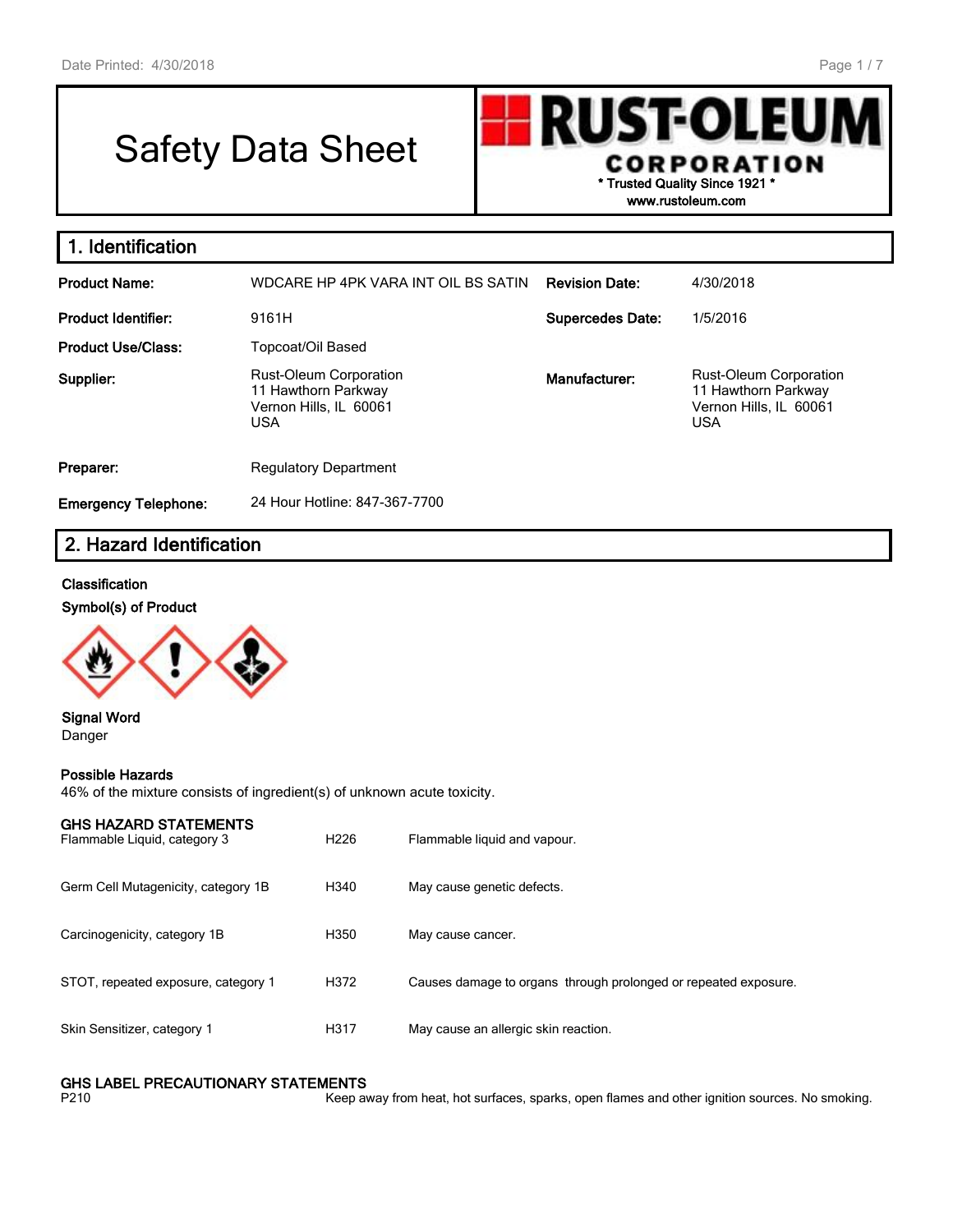| Date Printed: 4/30/2018                         | Page 2/7                                                                                                |
|-------------------------------------------------|---------------------------------------------------------------------------------------------------------|
| P233                                            | Keep container tightly closed.                                                                          |
| P <sub>280</sub>                                | Wear protective gloves/protective clothing/eye protection/face protection.                              |
| P303+P361+P353                                  | IF ON SKIN (or hair): Take off immediately all contaminated clothing. Rinse skin with water/<br>shower. |
| P370+P378                                       | In case of fire: Use alcohol film forming foam, carbon dioxide, dry chemical, dry sand to extinguish.   |
| P403+P235                                       | Store in a well-ventilated place. Keep cool.                                                            |
| P501                                            | Dispose of contents/container in accordance with local, regional and national regulations.              |
| P201                                            | Obtain special instructions before use.                                                                 |
| P308+P313                                       | IF exposed or concerned: Get medical advice/attention.                                                  |
| P405                                            | Store locked up.                                                                                        |
| P <sub>260</sub>                                | Do not breathe dust/fume/gas/mist/vapors/spray.                                                         |
| P264                                            | Wash hands thoroughly after handling.                                                                   |
| P314                                            | Get medical advice/attention if you feel unwell.                                                        |
| P272                                            | Contaminated work clothing should not be allowed out of the workplace.                                  |
| P302+P352                                       | IF ON SKIN: Wash with plenty of soap and water.                                                         |
| P333+P313                                       | If skin irritation or rash occurs: Get medical advice/attention.                                        |
| P321                                            | For specific treatment see label                                                                        |
| <b>GHS SDS PRECAUTIONARY STATEMENTS</b><br>P240 | Ground/bond container and receiving equipment.                                                          |
| P241                                            | Use explosion-proof electrical/ventilating/lighting/equipment.                                          |
| P242                                            | Use only non-sparking tools.                                                                            |
| P243                                            | Take precautionary measures against static discharge.                                                   |
| P270                                            | Do not eat, drink or smoke when using this product.                                                     |
| P363                                            | Wash contaminated clothing before reuse.                                                                |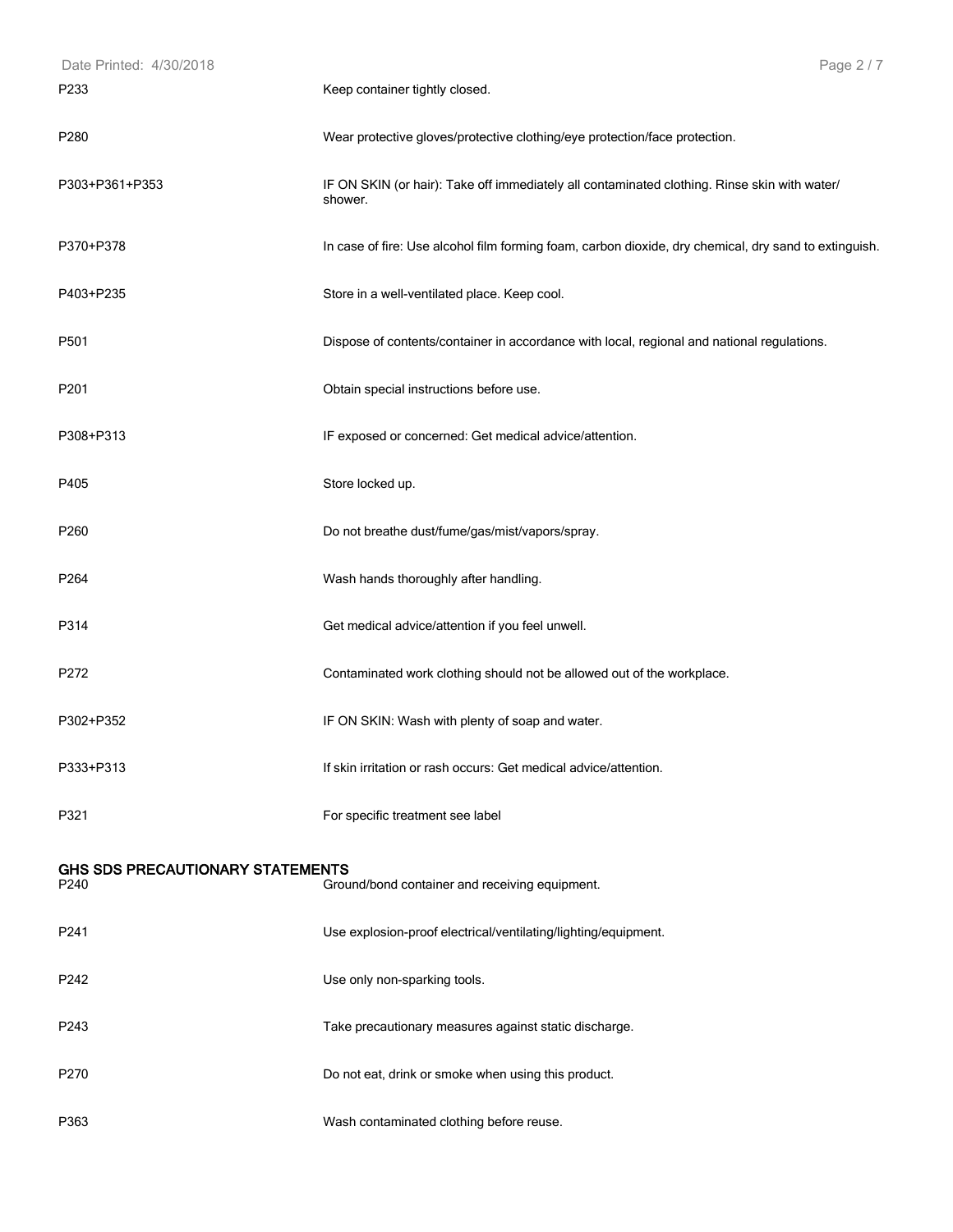## **3. Composition / Information On Ingredients**

#### **HAZARDOUS SUBSTANCES**

| <b>Chemical Name</b>                       | CAS-No.        | <b>Wt.%</b><br>Range | <b>GHS Symbols</b>    | <b>GHS Statements</b>    |
|--------------------------------------------|----------------|----------------------|-----------------------|--------------------------|
| <b>Mineral Spirits</b>                     | 64742-88-7     | 25-50                | GHS08                 | H304-372                 |
| Naphtha, Petroleum, Hydrotreated Light     | 64742-49-0     | $2.5 - 10$           | GHS08                 | H304-340-350             |
| Solvent Naphtha, Light Aromatic            | 64742-95-6     | $0.1 - 1.0$          | GHS07-GHS08           | H304-332-340-350         |
| <b>Stoddard Solvent</b>                    | 8052-41-3      | $0.1 - 1.0$          | GHS08                 | H304-372                 |
| Methyl ethyl ketoxime                      | 96-29-7        | $0.1 - 1.0$          | GHS05-GHS06-<br>GHS08 | H302-312-317-318-331-351 |
| Ethylbenzene                               | $100 - 41 - 4$ | $0.1 - 1.0$          | GHS02-GHS07-<br>GHS08 | H225-304-332-351-373     |
| Petroleum Naphtha, Hydrodesulfurized Heavy | 64742-82-1     | $0.1 - 1.0$          | GHS08                 | H304-340-350-372         |

## **4. First-Aid Measures**

**FIRST AID - EYE CONTACT:** Immediately flush eyes with plenty of water for at least 15 minutes holding eyelids open. Get medical attention. Do NOT allow rubbing of eyes or keeping eyes closed.

**FIRST AID - SKIN CONTACT:** Wash skin with soap and water. Remove contaminated clothing. Get medical attention if irritation develops or persists.

**FIRST AID - INHALATION:** Remove to fresh air. If not breathing, give artificial respiration. If breathing is difficult, give oxygen. Get immediate medical attention. Do NOT use mouth-to-mouth resuscitation. If you experience difficulty in breathing, leave the area to obtain fresh air. If continued difficulty is experienced, get medical assistance immediately.

**FIRST AID - INGESTION:** Aspiration hazard: Do not induce vomiting or give anything by mouth because this material can enter the lungs and cause severe lung damage. Get immediate medical attention. If swallowed, get medical attention.

## **5. Fire-Fighting Measures**

**EXTINGUISHING MEDIA:** Alcohol Film Forming Foam, Carbon Dioxide, Dry Chemical, Dry Sand, Water Fog

**UNUSUAL FIRE AND EXPLOSION HAZARDS:** Keep containers tightly closed. No unusual fire or explosion hazards noted. Closed containers may explode when exposed to extreme heat due to buildup of steam. Combustible liquid and vapor.

**SPECIAL FIREFIGHTING PROCEDURES:** Water may be used to cool closed containers to prevent pressure buildup and possible autoignition or explosion. Evacuate area and fight fire from a safe distance. Use water spray to keep fire-exposed containers cool. Containers may explode when heated.

**Special Fire and Explosion Hazard (Combustible Dust):** No Information

## **6. Accidental Release Measures**

**STEPS TO BE TAKEN IF MATERIAL IS RELEASED OR SPILLED:** Contain spilled liquid with sand or earth. DO NOT use combustible materials such as sawdust. Dispose of according to local, state (provincial) and federal regulations. Do not incinerate closed containers. Remove all sources of ignition, ventilate area and remove with inert absorbent and non-sparking tools.

## **7. Handling and Storage**

**HANDLING:** Wash thoroughly after handling. Wash hands before eating. Follow all SDS and label precautions even after container is emptied because it may retain product residues. Avoid breathing fumes, vapors, or mist. Avoid contact with eyes. Remove contaminated clothing and launder before reuse. Use only with adequate ventilation. Avoid contact with eyes, skin and clothing.

**STORAGE:** Keep containers tightly closed. Isolate from heat, electrical equipment, sparks and open flame. Keep away from heat, sparks, flame and sources of ignition. Keep container closed when not in use. Store in a dry, well ventilated place. Keep container tightly closed when not in use. Avoid excess heat.

**Advice on Safe Handling of Combustible Dust:** No Information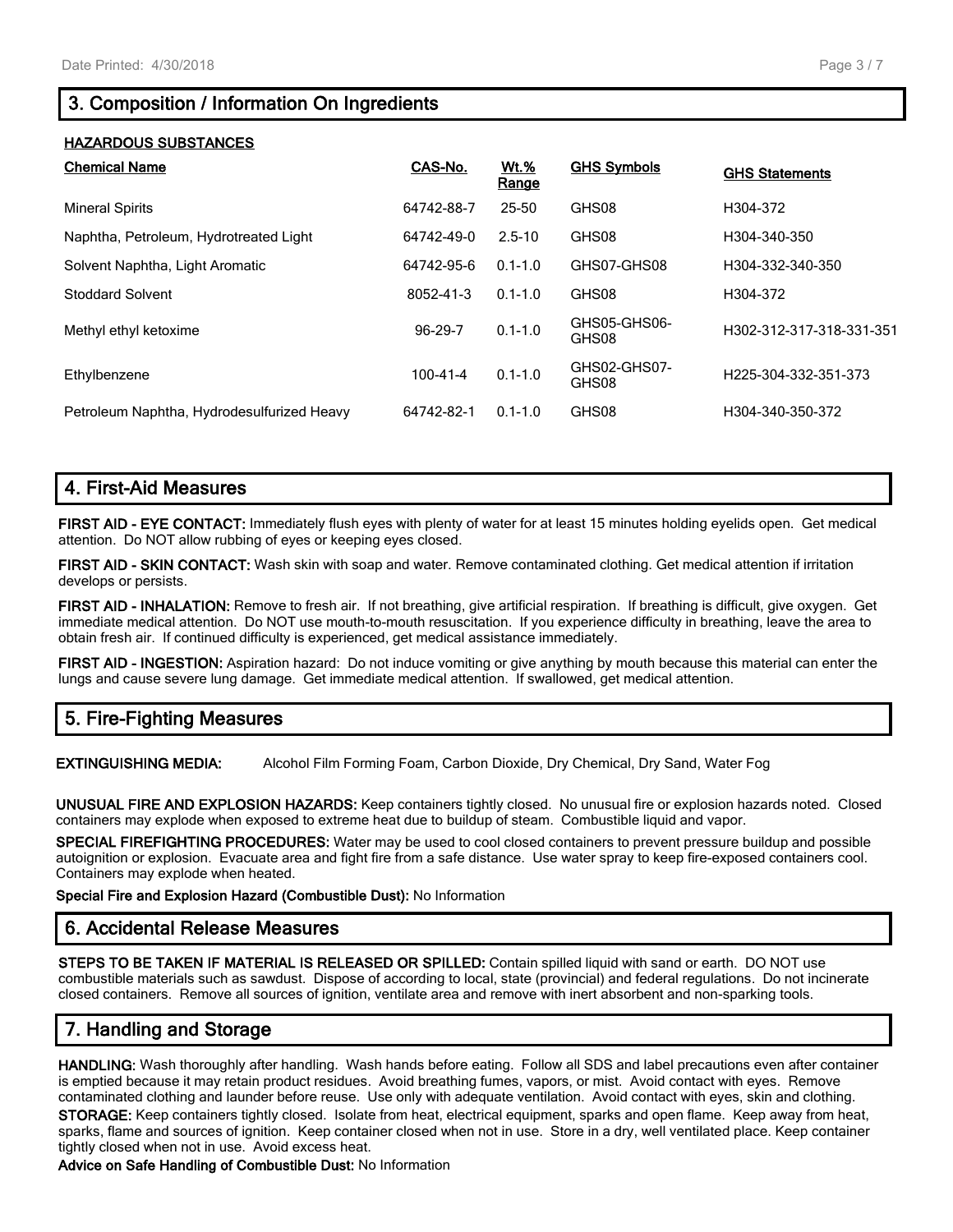## **8. Exposure Controls / Personal Protection**

| <b>Chemical Name</b>                                 | CAS-No.    | Weight %<br>Less Than | <b>ACGIH TLV-</b><br><b>TWA</b> | <b>ACGIH TLV-</b><br>STEL | <b>OSHA PEL-TWA</b> | <b>OSHA PEL-</b><br><b>CEILING</b> |
|------------------------------------------------------|------------|-----------------------|---------------------------------|---------------------------|---------------------|------------------------------------|
| <b>Mineral Spirits</b>                               | 64742-88-7 | 40.0                  | N.E.                            | N.E.                      | N.E.                | N.E.                               |
| Naphtha, Petroleum,<br><b>Hydrotreated Light</b>     | 64742-49-0 | 10.0                  | N.E.                            | N.E.                      | N.E.                | N.E.                               |
| Solvent Naphtha, Light Aromatic                      | 64742-95-6 | 1.0                   | N.E.                            | N.E.                      | N.E.                | N.E.                               |
| <b>Stoddard Solvent</b>                              | 8052-41-3  | 1.0                   | $100$ ppm                       | N.E.                      | 500 ppm             | N.E.                               |
| Methyl ethyl ketoxime                                | 96-29-7    | 1.0                   | 10 ppm                          | N.E.                      | N.E.                | N.E.                               |
| Ethylbenzene                                         | 100-41-4   | 1.0                   | 20 ppm                          | N.E.                      | $100$ ppm           | N.E.                               |
| Petroleum Naphtha,<br><b>Hydrodesulfurized Heavy</b> | 64742-82-1 | 1.0                   | N.E.                            | N.E.                      | N.E.                | N.E.                               |

#### **PERSONAL PROTECTION**

**ENGINEERING CONTROLS:** Use process enclosures, local exhaust ventilation, or other engineering controls to control airborne levels below recommended exposure limits. Prevent build-up of vapors by opening all doors and windows to achieve crossventilation.

**RESPIRATORY PROTECTION:** A respiratory protection program that meets OSHA 1910.134 and ANSI Z88.2 requirements must be followed whenever workplace conditions warrant a respirator's use. A NIOSH/MSHA approved air purifying respirator with an organic vapor cartridge or canister may be permissible under certain circumstances where airborne concentrations are expected to exceed exposure limits.

Protection provided by air purifying respirators is limited. Use a positive pressure air supplied respirator if there is any potential for an uncontrolled release, exposure levels are not known, or in any other circumstances where air purifying respirators may not provide adequate protection.

**SKIN PROTECTION:** Use impervious gloves to prevent skin contact and absorption of this material through the skin. Nitrile or Neoprene gloves may afford adequate skin protection. Use gloves to prevent prolonged skin contact.

**EYE PROTECTION:** Use safety eyewear designed to protect against splash of liquids.

**OTHER PROTECTIVE EQUIPMENT:** Refer to safety supervisor or industrial hygienist for further information regarding personal protective equipment and its application. Refer to safety supervisor or industrial hygienist for further guidance regarding types of personal protective equipment and their applications.

**HYGIENIC PRACTICES:** Wash thoroughly with soap and water before eating, drinking or smoking. Remove contaminated clothing immediately and launder before reuse.

**Engineering Measures for Combustible Dust:** No Information

## **9. Physical and Chemical Properties**

| Appearance:                 | Liguid                     | <b>Physical State:</b>            | Liguid      |
|-----------------------------|----------------------------|-----------------------------------|-------------|
| Odor:                       | Solvent Like               | <b>Odor Threshold:</b>            | N.E.        |
| <b>Relative Density:</b>    | 0.904                      | pH:                               | N.A.        |
| Freeze Point, °C:           | N.D.                       | Viscosity:                        | N.D.        |
| <b>Solubility in Water:</b> | Slight                     | Partition Coefficient, n-octanol/ |             |
| Decompostion Temp., °C:     | N.D.                       | water:                            | N.D.        |
| Boiling Range, °C:          | $-18 - 537$                | Explosive Limits, vol%:           | $1.0 - 7.0$ |
| <b>Flammability:</b>        | <b>Supports Combustion</b> | Flash Point, °C:                  | 42          |
| <b>Evaporation Rate:</b>    | Slower than Ether          | Auto-ignition Temp., °C:          | N.D.        |
| <b>Vapor Density:</b>       | Heavier than Air           | <b>Vapor Pressure:</b>            | N.D.        |

(See "Other information" Section for abbreviation legend)

## **10. Stability and Reactivity**

**CONDITIONS TO AVOID:** Avoid all possible sources of ignition.

**INCOMPATIBILITY:** Incompatible with strong oxidizing agents, strong acids and strong alkalies.

**HAZARDOUS DECOMPOSITION:** By open flame, carbon monoxide and carbon dioxide. When heated to decomposition, it emits acrid smoke and irritating fumes. Contains solvents which may form carbon monoxide, carbon dioxide, and formaldehyde.

**HAZARDOUS POLYMERIZATION:** Will not occur under normal conditions.

**STABILITY:** This product is stable under normal storage conditions.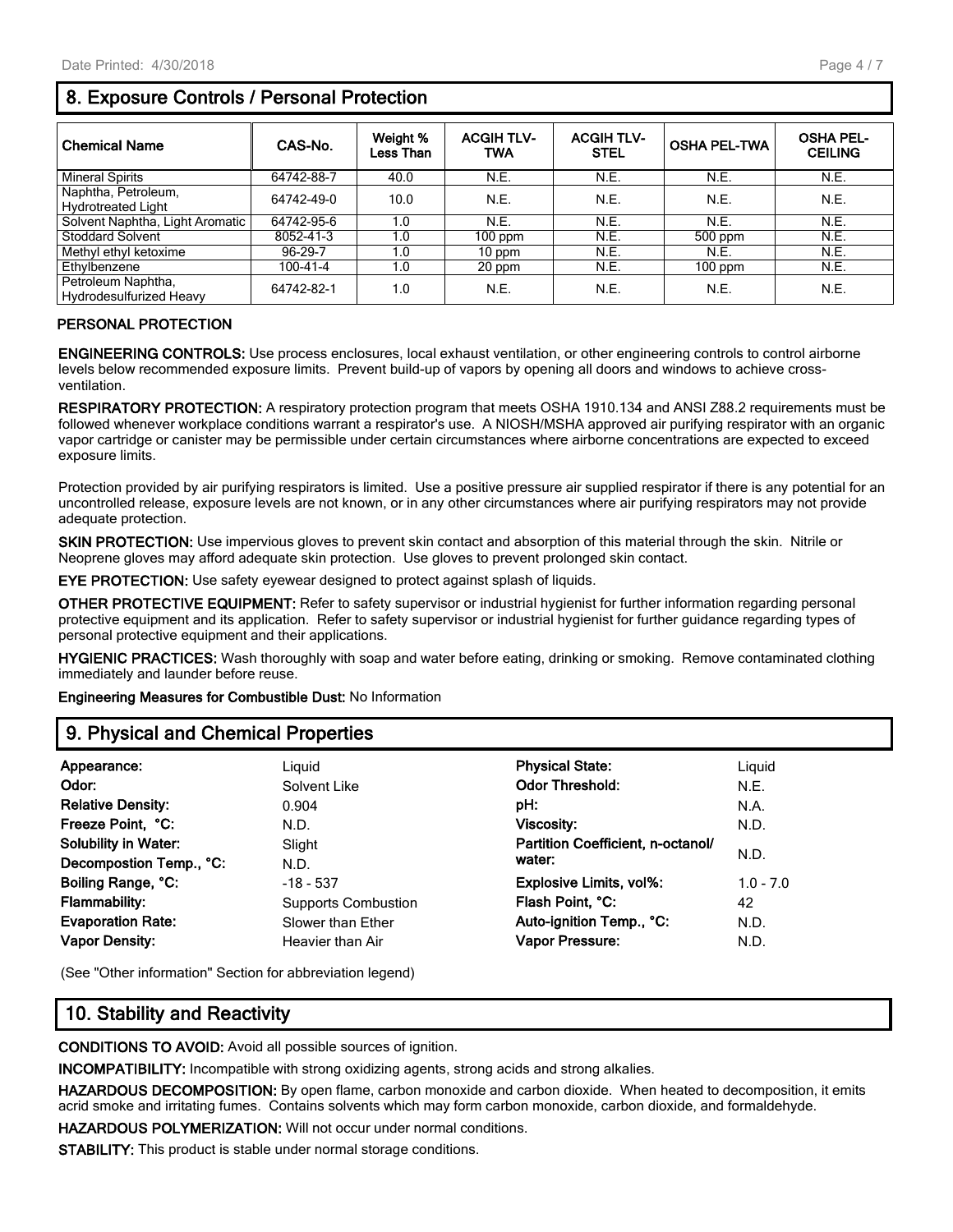## **11. Toxicological Information**

**EFFECTS OF OVEREXPOSURE - EYE CONTACT:** Causes eye irritation. Substance causes moderate eye irritation.

**EFFECTS OF OVEREXPOSURE - SKIN CONTACT:** May cause skin irritation. Substance may cause slight skin irritation.

**EFFECTS OF OVEREXPOSURE - INHALATION:** Harmful if inhaled. May cause headaches and dizziness. High vapor concentrations are irritating to the eyes, nose, throat and lungs. High gas, vapor, mist or dust concentrations may be harmful if inhaled. Avoid breathing fumes, spray, vapors, or mist. Prolonged or excessive inhalation may cause respiratory tract irritation.

**EFFECTS OF OVEREXPOSURE - INGESTION:** Aspiration hazard if swallowed; can enter lungs and cause damage. Irritating to the nose, throat and respiratory tract. Harmful if swallowed.

**EFFECTS OF OVEREXPOSURE - CHRONIC HAZARDS:** IARC lists Ethylbenzene as a possible human carcinogen (group 2B). Reports have associated repeated and prolonged occupational overexposure to solvents with permanent brain and nervous system damage.

PRIMARY ROUTE(S) OF ENTRY: Eye Contact, Ingestion, Inhalation, Skin Absorption, Skin Contact

#### **ACUTE TOXICITY VALUES**

#### **The acute effects of this product have not been tested. Data on individual components are tabulated below:**

| CAS-No.    | <b>Chemical Name</b>                       | Oral LD50        | Dermal LD50        | Vapor LC50     |
|------------|--------------------------------------------|------------------|--------------------|----------------|
| 64742-88-7 | <b>Mineral Spirits</b>                     | >19748 mg/kg Rat | >3000 mg/kg Rabbit | 4951 mg/L Rat  |
| 64742-49-0 | Naphtha, Petroleum, Hydrotreated Light     | >5000 mg/kg Rat  | >3160 mg/kg Rabbit | >4951 mg/L Rat |
| 64742-95-6 | Solvent Naphtha, Light Aromatic            | 8400 mg/kg Rat   | >2000 mg/kg Rabbit | N.F.           |
| 96-29-7    | Methyl ethyl ketoxime                      | 930 mg/kg Rat    | 1100 mg/kg Rabbit  | >4.8 mg/L Rat  |
| 100-41-4   | Ethylbenzene                               | 3500 mg/kg Rat   | 15400 mg/kg Rabbit | 17.4 mg/L Rat  |
| 64742-82-1 | Petroleum Naphtha, Hydrodesulfurized Heavy | >5000 mg/kg Rat  | >3160 mg/kg Rabbit | N.E.           |

N.E. - Not Established

## **12. Ecological Information**

**ECOLOGICAL INFORMATION:** Product is a mixture of listed components. Product is a mixture of listed components.

### **13. Disposal Information**

**DISPOSAL INFORMATION:** Dispose of material in accordance to local, state, and federal regulations and ordinances. Do not allow to enter waterways, wastewater, soil, storm drains or sewer systems. Do not incinerate closed containers.

## **14. Transport Information**

|                              | Domestic (USDOT) | <b>International (IMDG)</b>  | Air (IATA)                   | <b>TDG (Canada)</b> |
|------------------------------|------------------|------------------------------|------------------------------|---------------------|
| <b>UN Number:</b>            | N.A.             | 1263                         | 1263                         | N.A.                |
| <b>Proper Shipping Name:</b> | Not Regulated    | <b>Paint Related Product</b> | <b>Paint Related Product</b> | Not Regulated       |
| <b>Hazard Class:</b>         | N.A.             | 3                            | 3                            | N.A.                |
| Packing Group:               | N.A.             | III                          | Ш                            | N.A.                |
| <b>Limited Quantity:</b>     | No               | Yes                          | Yes                          | No.                 |

### **15. Regulatory Information**

### **U.S. Federal Regulations:**

#### **CERCLA - SARA Hazard Category**

This product has been reviewed according to the EPA 'Hazard Categories' promulgated under Sections 311 and 312 of the Superfund Amendment and Reauthorization Act of 1986 (SARA Title III) and is considered, under applicable definitions, to meet the following categories:

No Information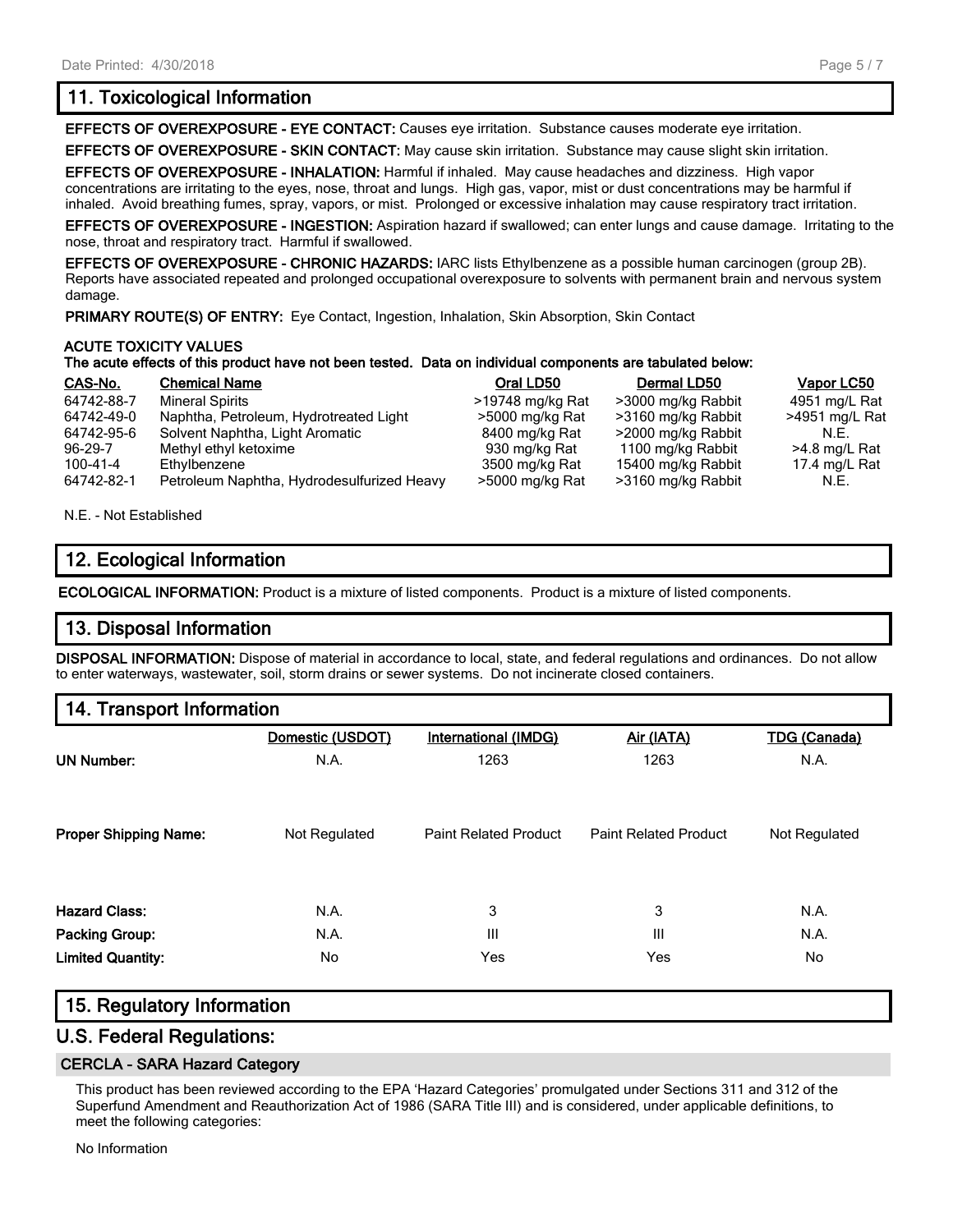#### **Sara Section 313:**

This product contains the following substances subject to the reporting requirements of Section 313 of Title III of the Superfund Amendment and Reauthorization Act of 1986 and 40 CFR part 372:

#### **Chemical Name CAS-No.**

Ethylbenzene 100-41-4

#### **Toxic Substances Control Act:**

This product contains the following chemical substances subject to the reporting requirements of TSCA 12(b) if exported from the United States:

No TSCA 12(b) components exist in this product.

|                                |       | 16. Other Information                   |           |                                                                                                                                                                                                                                                                                                |   |                             |   |
|--------------------------------|-------|-----------------------------------------|-----------|------------------------------------------------------------------------------------------------------------------------------------------------------------------------------------------------------------------------------------------------------------------------------------------------|---|-----------------------------|---|
| <b>HMIS RATINGS</b><br>Health: | $2^*$ | <b>Flammability:</b>                    | 2         | <b>Physical Hazard:</b>                                                                                                                                                                                                                                                                        | 0 | <b>Personal Protection:</b> | X |
| <b>NFPA RATINGS</b><br>Health: | 2     | Flammability:                           | 2         | Instability                                                                                                                                                                                                                                                                                    | 0 |                             |   |
|                                |       | <b>VOLATILE ORGANIC COMPOUNDS, g/L:</b> |           | 450                                                                                                                                                                                                                                                                                            |   |                             |   |
| <b>SDS REVISION DATE:</b>      |       |                                         | 4/30/2018 |                                                                                                                                                                                                                                                                                                |   |                             |   |
| <b>REASON FOR REVISION:</b>    |       |                                         |           | <b>Revision Description Changed</b><br><b>Product Composition Changed</b><br>Substance and/or Product Properties Changed in Section(s):<br>02 - Hazard Identification<br>05 - Fire-fighting Measures<br>15 - Regulatory Information<br>16 - Other Information<br>Revision Statement(s) Changed |   |                             |   |

Legend: N.A. - Not Applicable, N.E. - Not Established, N.D. - Not Determined

Rust-Oleum Corporation believes, to the best of its knowledge, information and belief, the information contained herein to be accurate and reliable as of the date of this safety data sheet. However, because the conditions of handling, use, and storage of these materials are beyond our control, we assume no responsibility or liability for personal injury or property damage incurred by the use of these materials. Rust-Oleum Corporation makes no warranty, expressed or implied, regarding the accuracy or reliability of the data or results obtained from their use. All materials may present unknown hazards and should be used with caution. The information and recommendations in this material safety data sheet are offered for the users' consideration and examination. It is the responsibility of the user to determine the final suitability of this information and to comply with all applicable international, federal, state, and local laws and regulations.